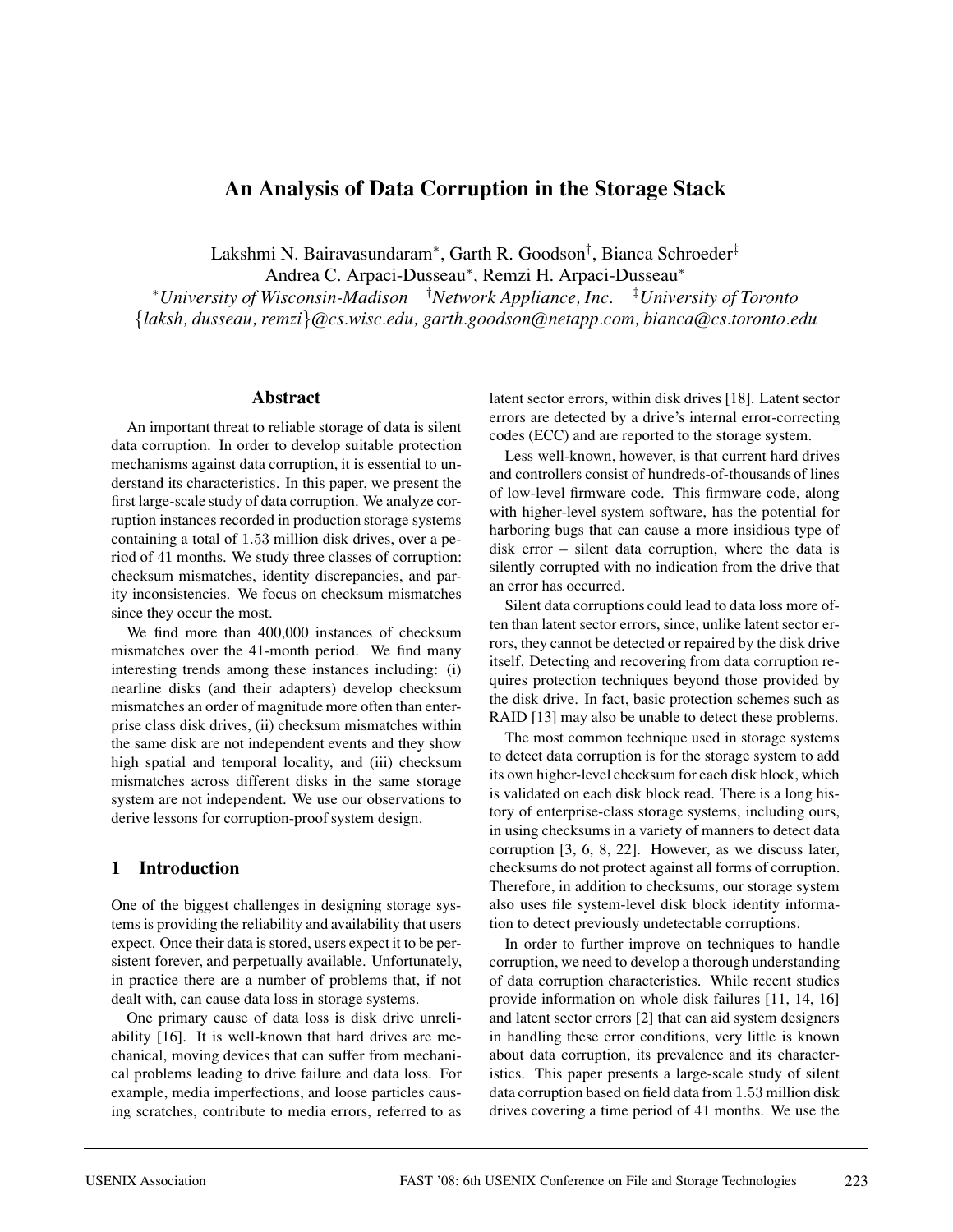same data set as the one used in recent studies of latent sector errors [2] and disk failures [11]. We identify the fraction of disks that develop corruption, examine factors that might affect the prevalence of corruption, such as disk class and age, and study characteristics of corruption, such as spatial and temporal locality. To the best of our knowledge, this is the first study of silent data corruption in production and development systems.

We classify data corruption into three categories based on how it is discovered: checksum mismatches, identity discrepancies, and parity inconsistencies (described in detail in Section 2.3). We focus on checksum mismatches since they are found to occur the most. Our important observations include the following:

(i) During the 41-month time period, we observe more than 400, 000 instances of checksum mismatches, 8% of which were discovered during RAID reconstruction, creating the possibility of real data loss. Even though the rate of corruption is small, the discovery of checksum mismatches during reconstruction illustrates that data corruption is a real problem that needs to be taken into account by storage system designers.

(ii) We find that nearline (SATA) disks and their adapters develop checksum mismatches an order of magnitude more often than enterprise class (FC) disks. Surprisingly, enterprise class disks with checksum mismatches develop more of them than nearline disks with mismatches.

(iii) Checksum mismatches are not independent occurrences – both within a disk and within different disks in the same storage system.

(iv) Checksum mismatches have tremendous spatial locality; on disks with multiple mismatches, it is often consecutive blocks that are affected.

(v) Identity discrepancies and parity inconsistencies do occur, but affect 3 to 10 times fewer disks than checksum mismatches affect.

The rest of the paper is structured as follows. Section 2 presents the overall architecture of the storage systems used for the study and Section 3 discusses the methodology used. Section 4 presents the results of our analysis of checksum mismatches, and Section 5 presents the results for identity discrepancies, and parity inconsistencies. Section 6 provides an anecdotal discussion of corruption, developing insights for corruption-proof storage system design. Section 7 presents related work and Section 8 provides a summary of the paper.

## **2 Storage System Architecture**

The data we analyze is from tens-of-thousands of production and development Network Appliance<sup>TM</sup> storage systems (henceforth called *the system*) installed at hun-

dreds of customer sites. This section describes the architecture of the system, its corruption detection mechanisms, and the classes of corruptions in our study.

# **2.1 Storage Stack**

Physically, the system is composed of a storagecontroller that contains the CPU, memory, network interfaces, and storage adapters. The storage-controller is connected to a set of disk shelves via Fibre Channel loops. The disk shelves house individual disk drives. The disks may either be enterprise class FC disk drives or nearline serial ATA (SATA) disks. Nearline drives use hardware adapters to convert the SATA interface to the Fibre Channel protocol. Thus, the storage-controller views all drives as being Fibre Channel (however, for the purposes of the study, we can still identify whether a drive is SATA and FC using its model type).

The software stack on the storage-controller is composed of the WAFL $\overline{R}$  file system, RAID, and storage layers. The file system processes client requests by issuing read and write operations to the RAID layer, which transforms the file system requests into logical disk block requests and issues them to the storage layer. The RAID layer also generates parity for writes and reconstructs data after failures. The storage layer is a set of customized device drivers that communicate with physical disks using the SCSI command set [23].

# **2.2 Corruption Detection Mechanisms**

The system, like other commercial storage systems, is designed to handle a wide range of disk-related errors. The data integrity checks in place are designed to detect and recover from corruption errors so that they are not propagated to the user. The system does not knowingly propagate corrupt data to the user under any circumstance.

We focus on techniques used to detect silent data corruption, that is, corruptions not detected by the disk drive or any other hardware component. Therefore, we do not describe techniques used for other errors, such as transport corruptions reported as SCSI transport errors or latent sector errors. Latent sector errors are caused by physical problems within the disk drive, such as media scratches, "high-fly" writes, etc. [2, 18], and detected by the disk drive itself by its inability to read or write sectors, or through its error-correction codes (ECC).

In order to detect silent data corruptions, the system stores extra information to disk blocks. It also periodically reads all disk blocks to perform data integrity checks. We now describe these techniques in detail.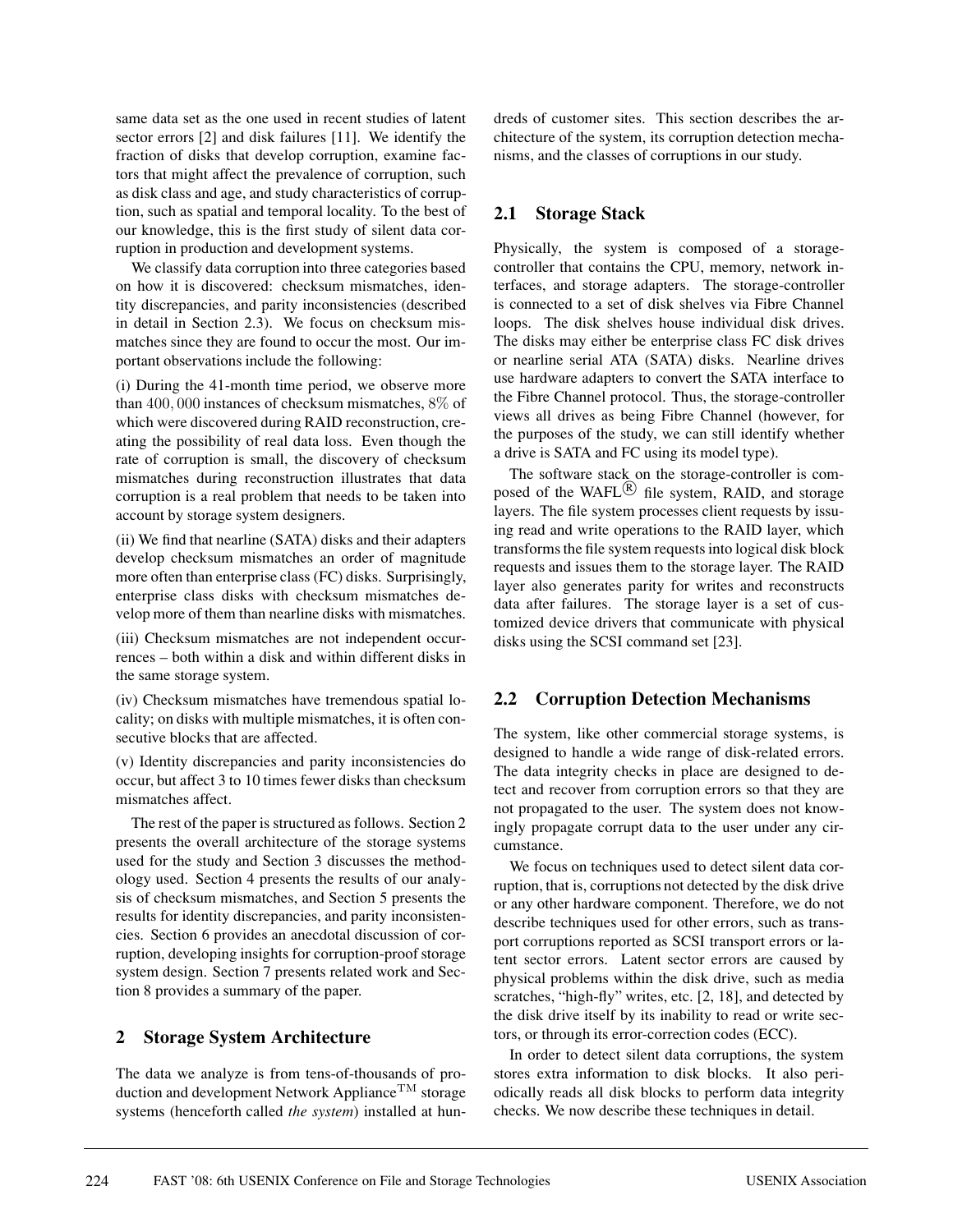| <b>Corruption Class</b> | <b>Possible Causes</b>                                                                          | <b>Detection Mechanism</b>       | <b>Detection Operation</b> |
|-------------------------|-------------------------------------------------------------------------------------------------|----------------------------------|----------------------------|
|                         | Checksum mismatch $\parallel$ Bit-level corruption; torn write; $\parallel$ RAID block checksum |                                  | Any disk read              |
|                         | misdirected write                                                                               |                                  |                            |
| Identity discrepancy    | Lost or misdirected write                                                                       | File system-level block identity | File system read           |
| Parity inconsistency    | Memory corruption; lost write;                                                                  | RAID parity mismatch             | Data scrub                 |
|                         | bad parity calculation                                                                          |                                  |                            |

Table 1: **Corruption classes summary.**

(a) Format for enterprise class disks



(b) Format for nearline disks

| 4 KB File system data block |  |  |  |  | $\leftarrow$ 64-byte Data<br>Integrity Segment + |  |  |  |                  |
|-----------------------------|--|--|--|--|--------------------------------------------------|--|--|--|------------------|
|                             |  |  |  |  |                                                  |  |  |  | 448 bytes unused |

(c) Structure of the data integrity segment (DIS)

| Checksum of data block |  |  |  |  |
|------------------------|--|--|--|--|
| Identity of data block |  |  |  |  |
|                        |  |  |  |  |
| Checksum of DIS        |  |  |  |  |

Figure 1: **Data Integrity Segment.** *The figure shows the different on-disk formats used to store the data integrity segment of a disk block on (a) enterprise class drives with* 520B *sectors, and on (b) nearline drives with* 512B *sectors. The figure also shows (c) the structure of the data integrity segment. In particular, in addition to the checksum and identity information, this structure also contains a checksum of itself.*

#### **2.2.1 Data Integrity Segment**

In order to detect disk block corruptions, the system writes a 64-byte data integrity segment along with each disk block. Figure 1 shows two techniques for storing this extra information, and also describes its structure. For enterprise class disks, the system uses 520-byte sectors. Thus, a 4-KB file system block is stored along with 64 bytes of data integrity segment in eight 520-byte sectors. For nearline disks, the system uses the default 512 byte sectors and store the data integrity segment for each set of eight sectors in the following sector. We find that the protection offered by the data integrity segment is well-worth the extra space needed to store them.

One component of the data integrity segment is a checksum of the entire 4 KB file system block. The checksum is validated by the RAID layer whenever the data is read. Once a corruption has been detected, the original block can usually be restored through RAID reconstruction. We refer to corruptions detected by RAIDlevel checksum validation as *checksum mismatches*.

A second component of the data integrity segment is block identity information. In this case, the fact that the file system is part of the storage system is utilized. The identity is the disk block's identity within the file system (e.g., this block belongs to inode 5 at offset 100). This identity is cross-checked at file read time to ensure that the block being read belongs to the file being accessed. If, on file read, the identity does not match, the data is reconstructed from parity. We refer to corruptions that are not detected by checksums, but detected through file system identity validation as *identity discrepancies*.

#### **2.2.2 Data Scrubbing**

In order to pro-actively detect errors, the RAID layer periodically *scrubs* all disks. A data scrub issues read operations for each physical disk block, computes a checksum over its data, and compares the computed checksum to the checksum located in its data integrity segment. If the checksum comparison fails (i.e., a checksum mismatch), the data is reconstructed from other disks in the RAID group, after those checksums are also verified. If no reconstruction is necessary, the parity of the data blocks is generated and compared with the parity stored in the parity block. If the parity does not match the verified data, the scrub process fixes the parity by regenerating it from the data blocks. In a system protected by double parity, it is possible to definitively tell which of the parity or data block is corrupt.

We refer to these cases of mismatch between data and parity as *parity inconsistencies*. Note that data scrubs are unable to validate the extra file system identity information stored in the data integrity segment, since, by its nature, this information only has meaning to the file system and not the RAID-level scrub. Depending on system load, data scrubs are initiated on Sunday evenings. From our data, we find that an entire RAID group is scrubbed approximately once every two weeks on an average. However, we cannot ascertain from the data that every disk in the study has been scrubbed.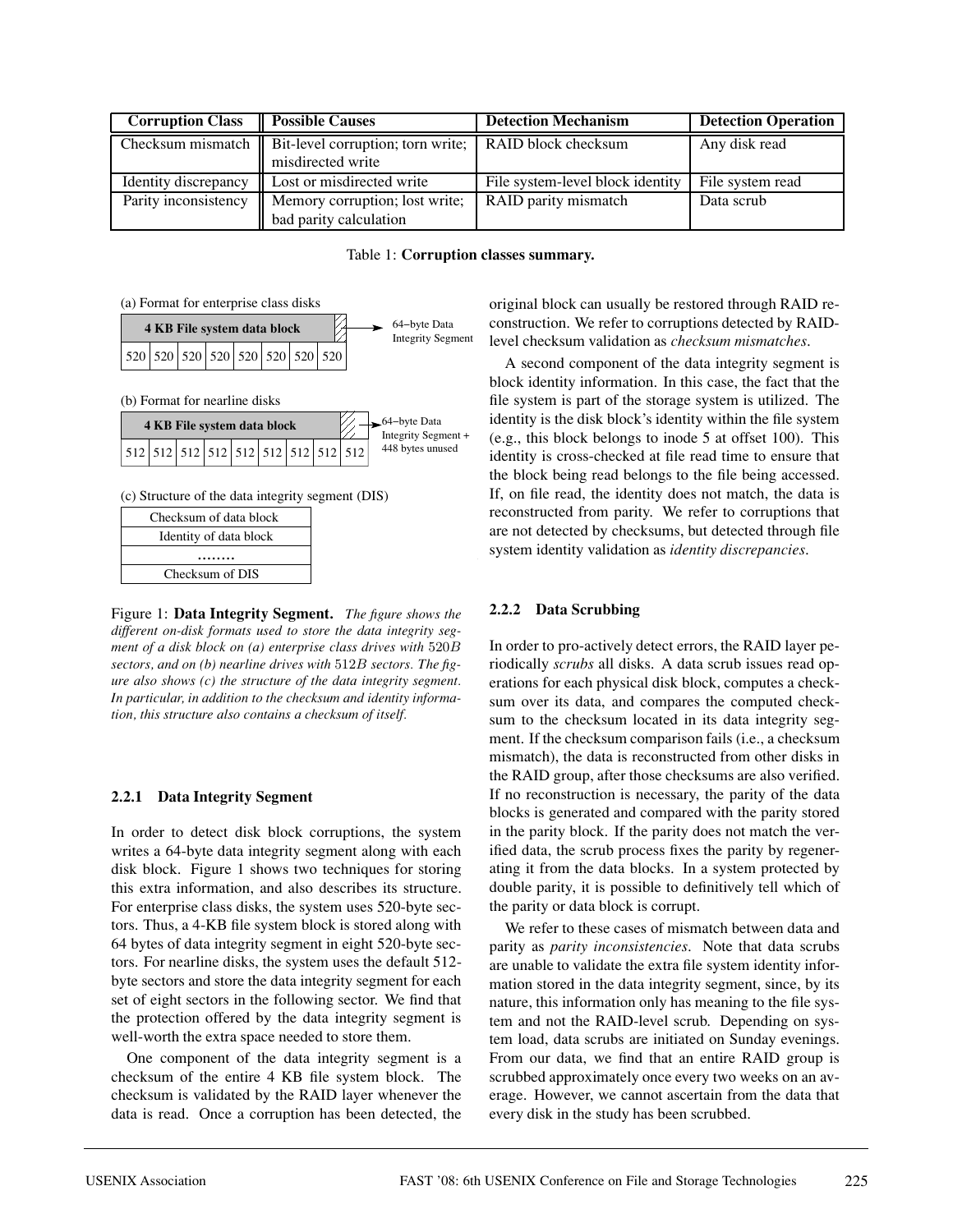### **2.3 Corruption Classes**

This study focuses on disk block corruptions caused by both hardware and software errors. Hardware bugs include bugs in the disk drive or the disk shelf firmware, bad memory, and adapter failures. Software bugs could also cause some corruption. In many cases, the cause of corruption cannot be identified. We detect different forms of corruption using the different data protection mechanisms in place. As mentioned earlier, we distinguish between these forms in our study. Table 1 gives a summary of these corruption classes.

• **Checksum mismatches (CMs)**: This corruption class refers to cases where the corruption is detected from mismatched data and checksum. The cause could be (i) data content corrupted by components within the data path, or (ii) a torn write, wherein only a portion of the data block is written successfully, or (iii) a misdirected write, wherein the data is written to either the wrong disk or the wrong location on disk, thus overwriting and corrupting data [3, 15]. Checksum mismatches can be detected anytime a disk block is read (file system reads, data scrubs, RAID reconstruction and so on).

• **Identity discrepancies (IDs)**: This corruption class refers to a mismatch detected when a disk block identity check is performed during a file system read. The cause could be (i) a lost write, which typically occurs because a write destined for disk is not written but thought of as written, or (ii) a misdirected write, where the original disk location is not updated. We are aware of actual cases when the disk firmware replied successfully to a write that was never written to stable media. Identity discrepancies can be detected only during file system reads.

• **Parity inconsistencies (PIs)**: This corruption class refers to a mismatch between the parity computed from data blocks and the parity stored on disk despite the individual checksums being valid. This error could be caused by lost or misdirected writes, in-memory corruptions, processor miscalculations, and software bugs. Parity inconsistencies are detected only during data scrubs.

Our study primarily focuses on checksum mismatches, since we find that these corruptions occur much more frequently.

### **3 Methodology**

This section describes some terminology, our data collection and analysis methodology, and notation used to discuss our results.

### **3.1 Terminology**

We use the following terms in the remaining sections.

- **Disk class** Enterprise Class or nearline disk drives with respectively Fibre Channel and ATA interfaces.
- **Disk family** A particular disk drive product. The same product (and hence a disk family) may be offered in different capacities. Typically, disks in the same family only differ in the number of platters and/or read/write heads [17].
- **Disk model** The combination of a disk family and a particular disk size. Note that this term does not imply an analytical or simulation model.
- **Disk age** The amount of time a disk has been in the field since its ship date, rather than the manufacture date. In practice these these two values are typically within a month of each other.
- **Corrupt block** This term refers to a 4-KB file system block with a checksum mismatch.
- **Corrupt disk** This term is used to refer to a disk drive that has at least one corrupt block.

### **3.2 Data Collection and Analysis**

We now describe our data collection and analysis methodology and some limitations.

**Data collection:** The storage system has a built-in, lowoverhead mechanism called Autosupport to log important system events back to a central repository. These messages can be enabled for a variety of system events including disk errors. Not all customers enable logging, although a large percentage do. Those that do, sometimes do so only after some period of initial use. These logs allow customized support based on observed events. Although these logs are primarily intended for support, they have also been utilized for analyzing various disk errors. In addition to our corruption study, this repository (the "Network Appliance Autosupport Database") has been used in disk failure [11] and latent sector error [2] studies.

**Analysis:** We study corruption instances that were logged in tens of thousands of storage systems for a period of 41 months starting in January 2004. These systems belong to a range of different models, run different versions of storage-controller software (perhaps with one or more updates during the study period) and contain many different models or versions of hardware components. In order to have a complete history of the activities of the disks used in the study, we constrain our sample to only those disks that were shipped after January 2004. Our sample consists of 1.53 million disk drives. These drives belong to 14 disk families and 31 distinct models. To derive statistically significant results, we often further constrain the sample set depending on the analysis being performed. For example, we sometimes use shorter time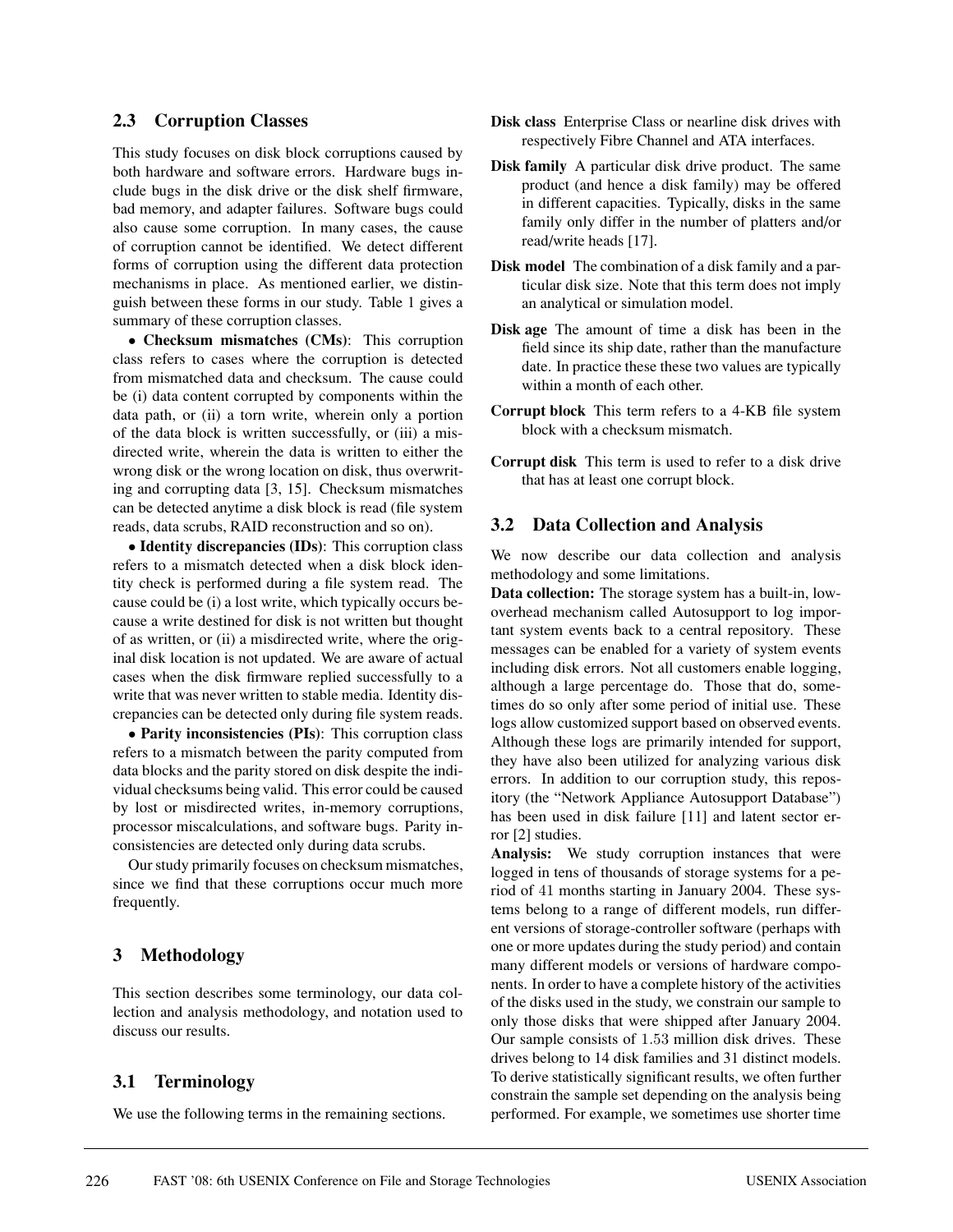periods for our analysis so as to maximize the number of models we can study; clearly not all disk families and models have been in the field for the same duration. The disk models we consider for each study may have one of the following constraints:

• Model has at least 1000 disks in the field for time period being considered.

• Model has at least 1000 disks in the field and at least 15 corrupt disks for time being considered.

The first constraint is used for studies of factors that impact checksum mismatches, while other studies use the second constraint. In addition to the constraints on the model sample, we often restrict our data to include only the first 17 months since a drive was shipped. This helps make results more comparable, since many of the drives in the study were shipped on different dates and have been in the field for different amounts of time.

While we usually present data for individual disk models, we sometimes also report averages (mean values) for nearline disks and enterprise class disks. Since the sample size for different disk models per disk class varies considerably, we weigh the average by the sample size of each disk model in the respective class.

**Limitations:** The study has a few limitations that mostly stem from the data collection process. First, for a variety of reasons, disks may be removed from the system. Our study includes those disks up to the point of their removal from the system. Therefore, we may not observe errors from otherwise error prone disks after some period of time. Second, since the logging infrastructure has been built with customized support as the primary purpose, the data can be used to answer most but not all questions that are interesting for a study such as ours. For example, while we can identify the exact disk when an error is detected during a scrub, we cannot verify that every disk in the study has been scrubbed periodically in the absence of errors.

# **3.3 Notation**

We denote each disk drive model as  $\langle \text{family-type} \rangle$ . For anonymization purposes, *family* is a single letter representing the disk family (*e.g.*, Quantum Fireball EX) and *type* is a single number representing the disk's particular capacity. Although capacities are anonymized, relative sizes within a family are ordered by the number representing the capacity. For example, n-2 is larger than n-1, and n-3 is larger than both n-1 and n-2. The anonymized capacities do not allow comparisons across disk families. Disk families from *A* to *E* (upper case letters) are nearline disk families, while families from *f* to *o* (lower case letters) are enterprise class disk families. Lines on graphs labeled *NL* and *ES* represent the weighted average for nearline and enterprise class disk models respectively.

We present data as the probability of developing  $x$ checksum mismatches for a particular sample of disks. The notation  $P(X_T \geq L)$  denotes the probability of a disk developing at least  $L$  checksum mismatches within T months since the disk's first use in the field.

## **4 Checksum Mismatches**

This section presents the results of our analysis of checksum mismatches. We first provide basic statistics on the occurrence of checksum mismatches in the entire population of disk drives. We then examine various factors that affect the probability of developing checksum mismatches. Next, we analyze various characteristics of checksum mismatches, such as spatial locality. Further, we look for correlations between occurrence of checksum mismatches and other system or disk errors. Finally, we analyze the source of the disk requests that discovered the mismatches.

## **4.1 Summary Statistics**

During the 41-month period covered by our data we observe a total of about 400, 000 checksum mismatches. Of the total sample of 1.53 million disks, 3855 disks developed checksum mismatches – 3088 of the 358, 000 nearline disks (0.86%) and 767 of the 1.17 million enterprise class disks (0.065%). Using our probability representation,  $P(X_t \ge 1) = 0.0086$  for nearline disks, and  $P(X_t \ge 1) = 0.00065$  for enterprise class disks without any restriction on time, t. This indicates that nearline disks may be more susceptible to corruption leading to checksum mismatches than enterprise class disks. On average, each disk developed 0.26 checksum mismatches. Considering only corrupt disks, that is disks that experienced at least one checksum mismatch, the mean number of mismatches per disk is 104, the median is 3 and the mode (i.e. the most frequently observed value) is 1 mismatch per disk. The maximum number of mismatches observed for any single drive is 33,000.

# **4.2 Factors**

We examine the dependence of checksum mismatches on various factors: disk class, disk model, disk age, disk size, and workload.

### **4.2.1 Disk Class, Model and Age**

Figures 2 and 3 show the probability of a disk developing checksum mismatches as it ages for nearline and enterprise class disks respectively. The graphs plot the cumulative distribution function of the time until the first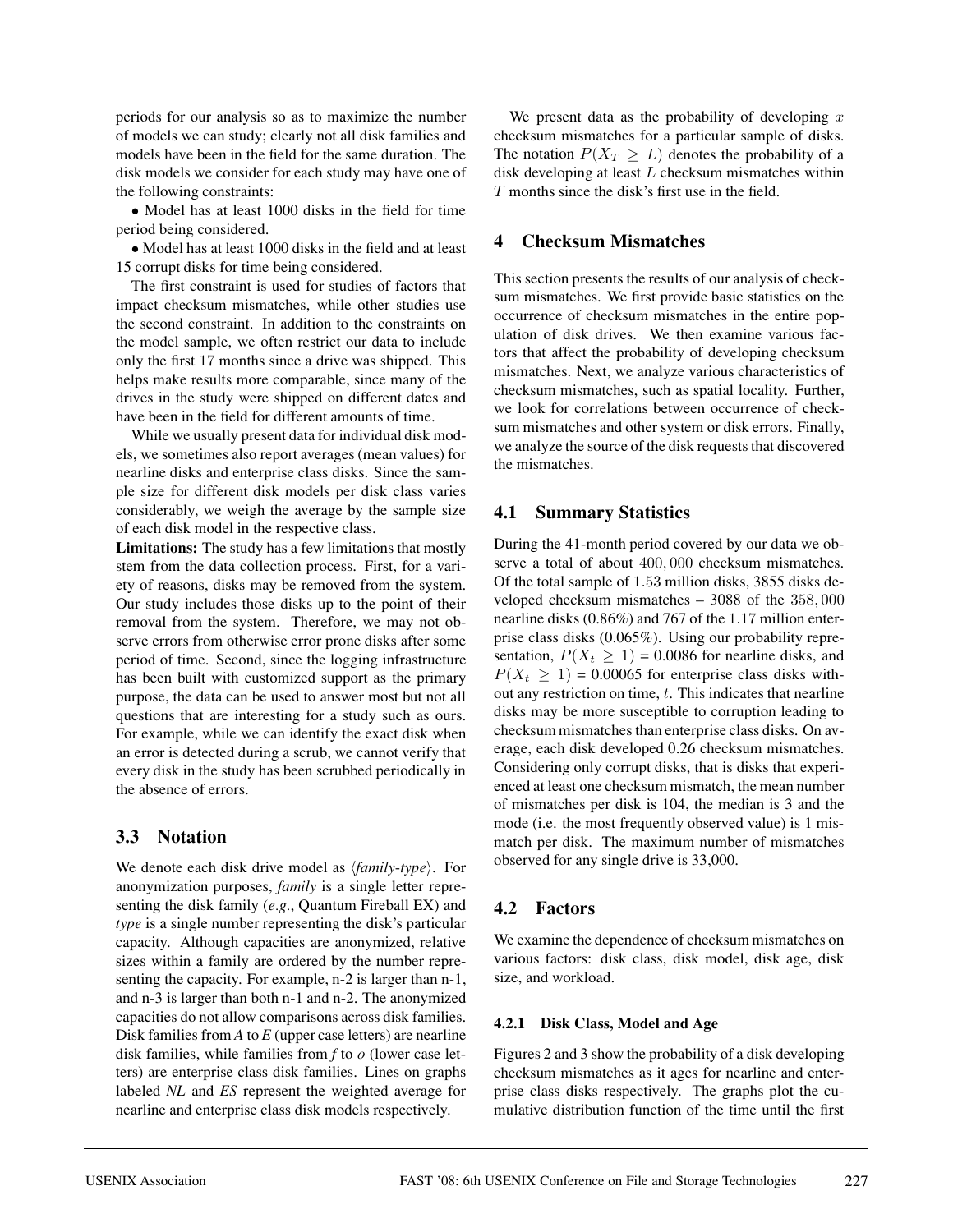

Figure 2: **Impact of disk age on nearline disks.** *The probability that a disk develops checksum mismatches as it ages is shown for nearline disk models. Note that the probability is cumulative.*

checksum mismatch occurs. The figures can be represented as  $P(X_t \ge 1)$  for  $t = \{3, 6, 9, 12, 15, 17\}$  months, i.e., the probability of at least one checksum mismatch after t months. Note the different Y-axis scale for the nearline and enterprise class disks.

We see from the figures that checksum mismatches depend on disk class, disk model and disk age.

**Observation 1** *Nearline disks (including the SATA/FC adapter) have an order of magnitude higher probability of developing checksum mismatches than enterprise class disks.*

Figure 2 (line 'NL' – Nearline average) shows that 0.66% of nearline disks develop at least one mismatch during the first 17 months in the field  $(P(X_{17} \geq 1)$  = 0.0066), while Figure 3(b) (line 'ES') indicates that only 0.06% of enterprise class disks develop a mismatch during that time  $(P(X_{17} \ge 1) = 0.0006)$ .

**Observation 2** *The probability of developing checksum mismatches varies significantly across different disk models within the same disk class.*

We see in Figure 2 that there is an order of magnitude difference between models 'C-1' and 'E-2' for developing at least one checksum mismatch after 17 months; i.e.,  $P(X_{17} \geq 1) = 0.035$  for 'C-1' and 0.0027 for 'E-2'.

**Observation 3** *Age affects different disk models differently with respect to the probability of developing checksum mismatches.*

On average, as nearline disks age, the probability of developing a checksum mismatch is fairly constant, with some variation across the models. As enterprise class disks age, the probability of developing the first checksum mismatch decreases after about 6-9 months and then stabilizes.

#### **4.2.2 Disk Size**

**Observation 4** *There is no clear indication that disk size affects the probability of developing checksum mismatches.*

Figure 4 presents the fraction of disks that develop checksum mismatches within 17 months of their shipdate (i.e., the rightmost data points from Figures 2 and 3;  $P(X_{17} \geq 1)$ ). The disk models are grouped within their families in increasing size. Since the impact of disk size on the fraction of disks that develop checksum mismatches is not constant across all disk families (it occurs in only 7 out of 10 families), we conclude that disk size does not necessarily impact the probability of developing checksum mismatches.

#### **4.2.3 Workload**

**Observation 5** *There is no clear indication that workload affects the probability of developing checksum mismatches.*

The systems in the study collect coarse workload data including the number of read and write operations, and the number of blocks read and written for each week of our study. To study the effect of workload on checksum mismatches, we computed the correlation coefficient between the workload data and the number of checksum mismatches observed in the system.

We find that in all cases the correlation coefficient is less than 0.1 (in fact, in most cases less than 0.001), indicating no significant correlation between workload and checksum mismatches. However, these results might be due to having only coarse per-system rather than perdrive workload data. A system consists of at least 14 disks and can have as many as several hundred disks. Aggregating data across a number of disks might blur existing correlations between an individual drive's workload and corruption behavior.

## **4.3 Characteristics**

In this subsection, we explore various characteristics of checksum mismatches. First, we analyze the number of mismatches developed by corrupt disks. Then, we examine whether mismatches are independent occurrences. Finally, we examine whether the mismatches have spatial or temporal locality.

#### **4.3.1 Checksum mismatches per corrupt disk**

Figure 5 shows the cumulative distribution function of the number of checksum mismatches observed per corrupt disk, i.e. the Y-axis shows the fraction of corrupt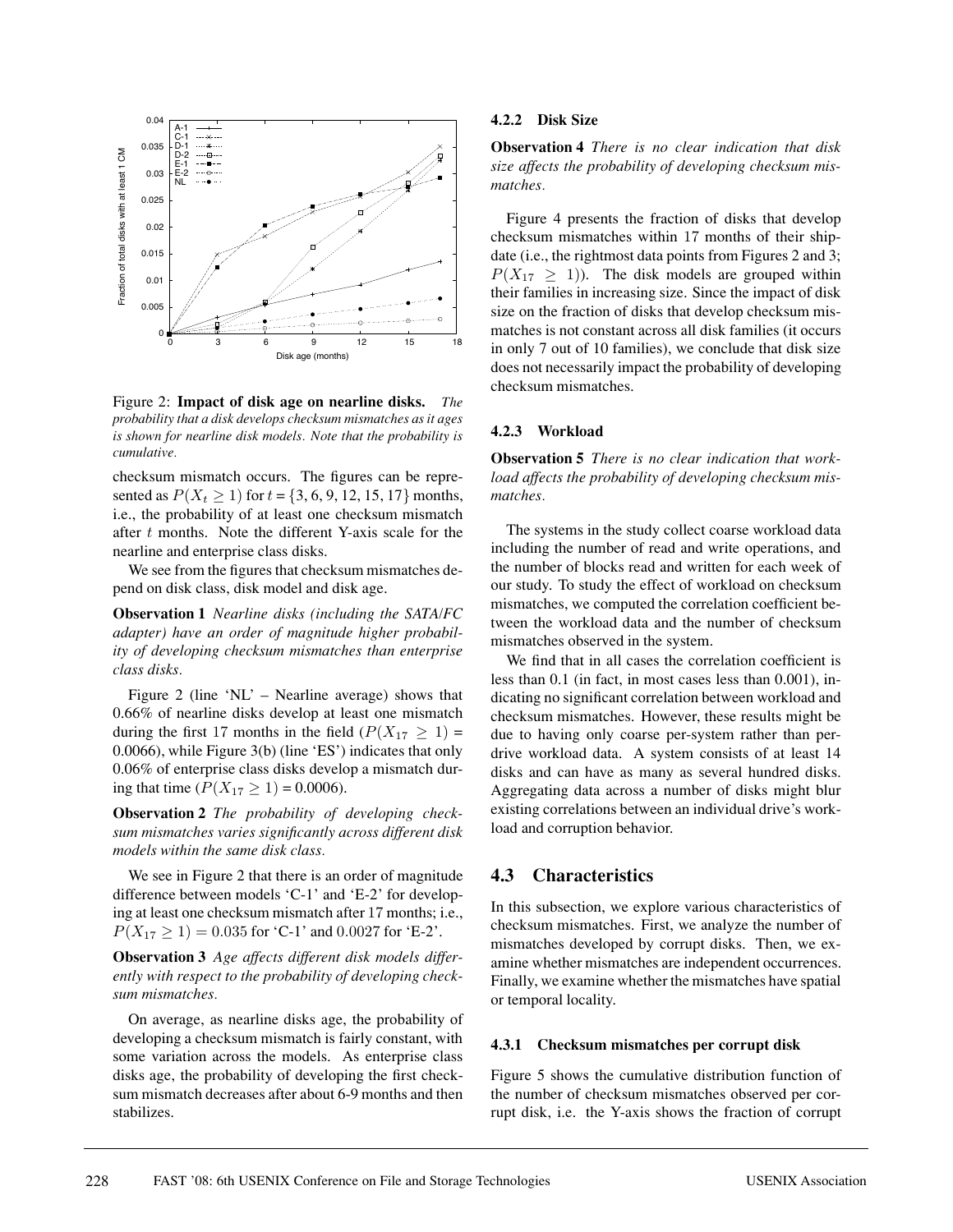

Figure 3: **Impact of disk age on enterprise class disks.** *The probability that a disk develops checksum mismatches as it ages is shown for enterprise class disk models. Note that the probability is cumulative.*



Figure 4: **The impact of disk size.** *The figures show the fraction of disks with at least one checksum mismatch within* 17 *months of shipping to the field for (a) nearline disk models, and (b) enterprise class disk models.*



Figure 5: **Checksum mismatches per corrupt disk.** *The fraction of corrupt disks as a function of the number of checksum mismatches that develop within* 17 *months after the ship date for (a) nearline disk models and (b) enterprise class disk models. Note that the x-axis is not linear in scale – the lines in the graph are used only to help distinguish the points of different disk models, and their slopes are not meaningful.*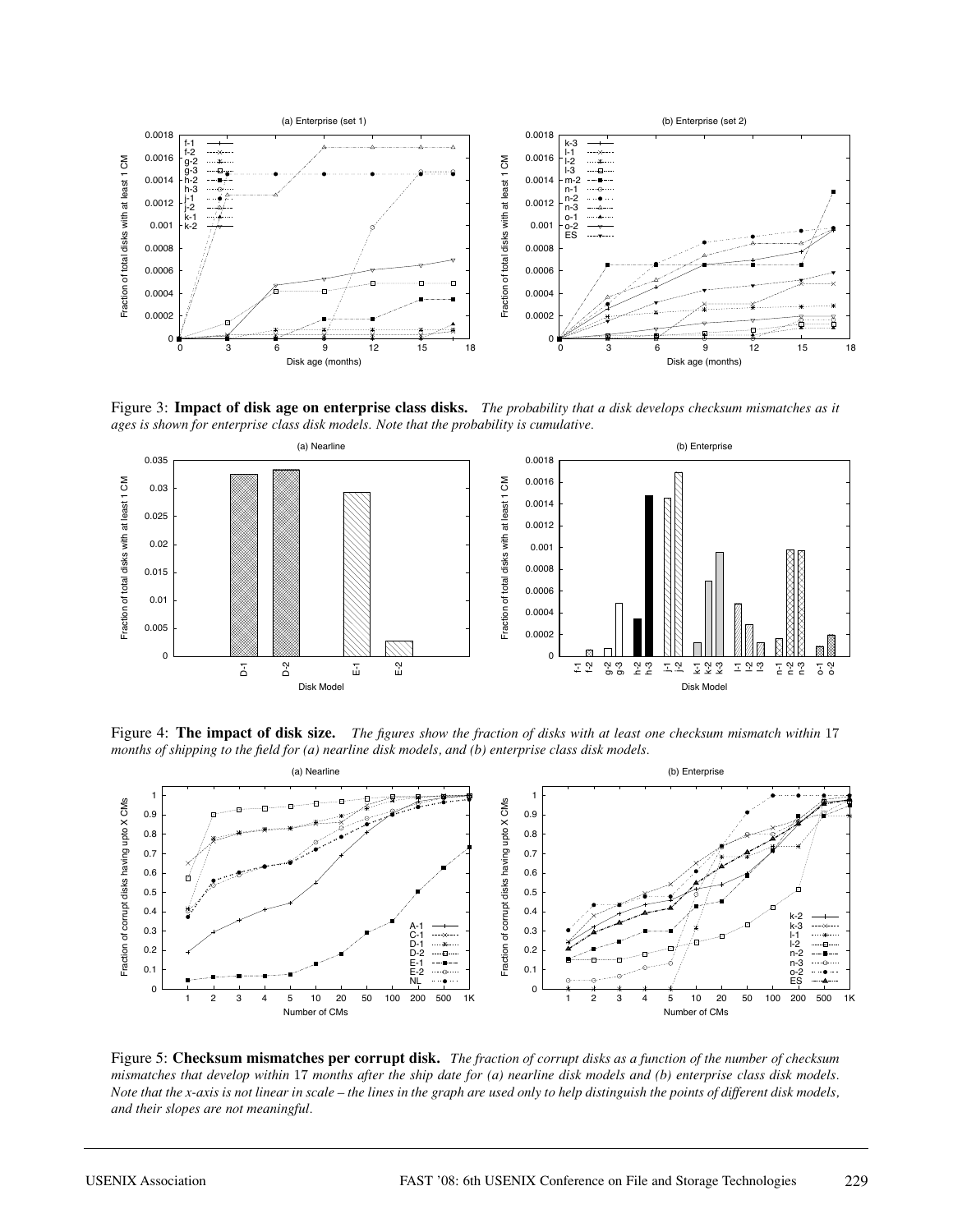disks that have fewer than or equal to X number of corrupt blocks. The figure can be represented as  $P(X_{17} \leq$  $x|X_{17} \ge 1$  for  $x = \{1, 2, 3, 4, 5, 10, 20, 50, 100, 200,$ 500, 1000}.

**Observation 6** *The number of checksum mismatches per corrupt disk varies greatly across disks. Most corrupt disks develop only a few mismatches each. However, a few disks develop a large number of mismatches.*

Figure 5 shows that a significant fraction of corrupt disks (more than a third of all corrupt nearline disks and more than a fifth of corrupt enterprise disks) develop only one checksum mismatch. On the other hand, a small fraction of disks develop several thousand checksum mismatches. The large variability in the number of mismatches per drive is also reflected in the great difference between the mean and median: while the median is only 3 mismatches per drive, the mean is 78.

A more detailed analysis reveals that the distributions exhibit heavy tails. A large fraction of the total number of checksum mismatches observed in our study is experienced by a very small fraction of the corrupt disks. More precisely, 1% of the corrupt disks (the top 1% corrupt disks with the largest number of mismatches) produce more than half of all mismatches recorded in the data.

**Observation 7** *On average, corrupt enterprise class disks develop many more checksum mismatches than corrupt nearline disks.*

Figure 5(a) (line 'NL') and Figure 5(b) (line 'ES') show that within 17 months 50% of corrupt disks (i.e., the median) develop about 2 checksum mismatches for nearline disks, but almost 10 for enterprise class disks. The trend also extends to a higher percentage of corrupt disks. For example, 80% of nearline corrupt disks have fewer than 20 mismatches, whereas 80% of enterprise class disks have fewer than 100 mismatches. Given that very few enterprise class disks develop checksum mismatches in the first place, in the interest of reliability and availability, it might make sense to replace the enterprise class disk when the first mismatch is detected.

### **Observation 8** *Checksum mismatches within the same disk are not independent.*

We find that the conditional probability of developing further checksum mismatches, given that a disk has at least one mismatch, is higher than the probability of developing the first mismatch. For example, while the probability that a nearline disk will develop one or more checksum mismatches in 17 months is only 0.0066, the conditional probability of developing more than 1 mismatch given that the disk already has one mismatch is as high as 0.6 (1 minus 0.4, the probability of exactly 1 block developing a checksum mismatch in Figure 5).

Finally, it is interesting to note that nearline disk model 'E-1' is particularly aberrant – around 30% of its corrupt disks develop more than 1000 checksum mismatches. We are currently investigating this anomaly.

#### **4.3.2 Dependence between disks in same system**

**Observation 9** *The probability of a disk developing a checksum mismatch is not independent of that of other disks in the same storage system.*

While most systems with checksum mismatches have only one corrupt disk, we do find a considerable number of instances where multiple disks develop checksum mismatches within the same storage system. In fact, one of the systems in the study that used nearline disks had 92 disks develop checksum mismatches. Taking the maximum number of disks in the systems in the study into consideration, the probability of 92 disks developing errors independently is less than  $1e - 12$ , much less than 1e−05, the approximate fraction of systems represented by one system. This dependence is perhaps indicative of a common corruption-causing component, such as a shelf controller or adapter. We are aware of such components causing corruptions.

#### **4.3.3 Spatial Locality**

We measure spatial locality by examining whether each corrupt block has another corrupt block (a *neighbor*) within progressively larger regions (*locality radius*) around it on the same disk. For example, if in a disk, blocks numbered 100, 200 and 500 have checksum mismatches, then blocks 100 and 200 have one neighbor at a locality radius of 100, and all blocks (100, 200, and 500) have at least one neighbor at a locality radius of 300.

Figure 6 shows the percentage of corrupt blocks that have at least one neighbor within different locality radii. Since a larger number of checksum mismatches will significantly skew the numbers, we consider only disks with 2 to 10 mismatches. The figure can be represented as  $P(X_t^r \geq 1 | 2 \leq X_t \leq 10)$ .  $X^r$  is the number of corrupt blocks in block numbers  $\lt a-r$ ,  $a+r$  > around corrupt block  $a$  (but excluding  $a$  itself). The values for radius r are  $\{1, 10, 100, ..., 100M\}$  blocks, and  $0 < t \leq 41$ months. The figure also includes a line *Random* that signifies the line that would be obtained if the checksum mismatches were randomly distributed across the block address space. This line can be used as a comparison point against the other lines. Note that this line is at 0 for most of the graph, signifying that there is no spatial locality for a random distribution.

For the actual data for the different disk models, we see that most disk models are much higher on the graph than *Random* when the x-axis value is 1; for more than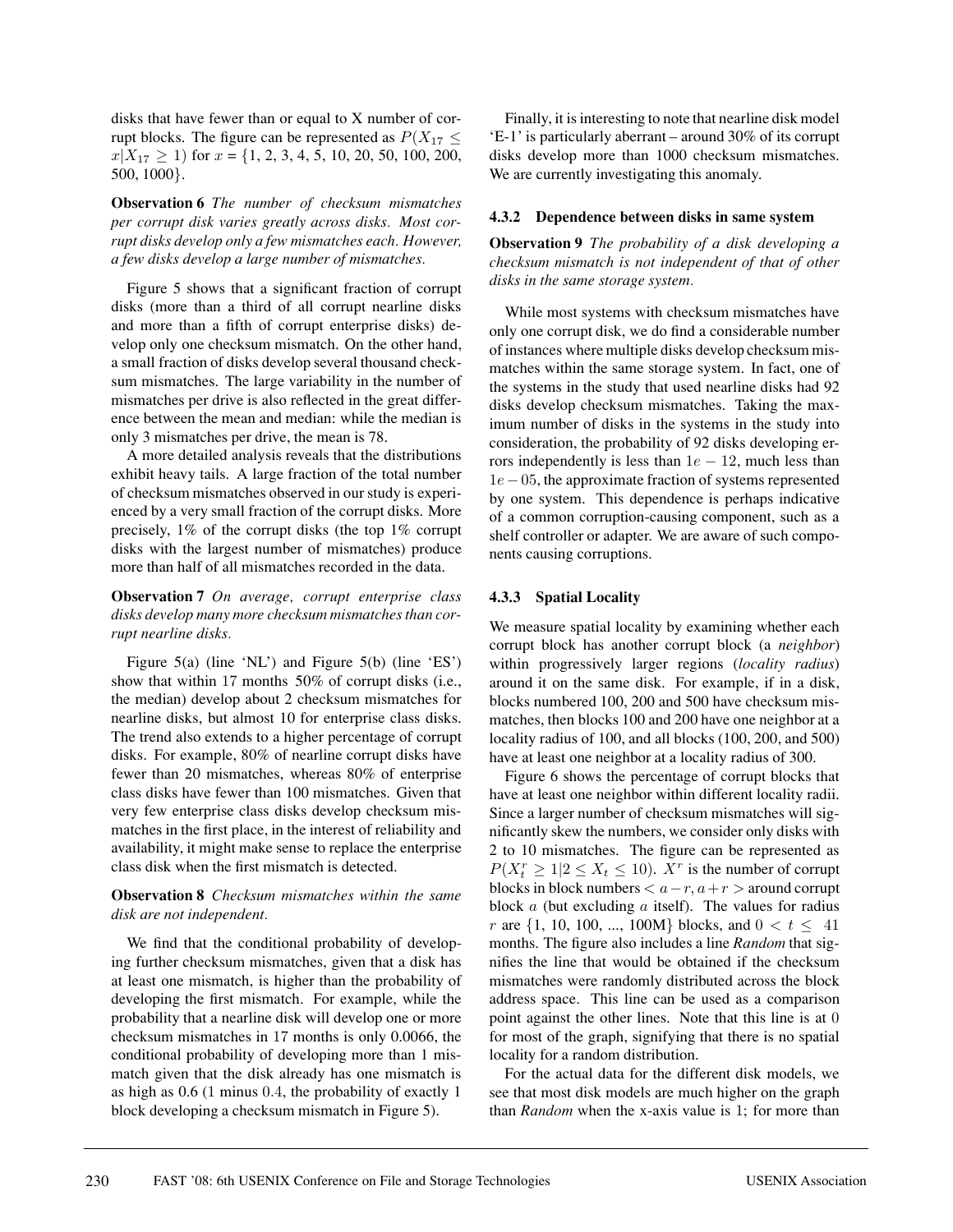

Figure 6: **Spatial Locality.** *The graphs show the probability of another checksum mismatch within a given radius (disk block range) of one checksum mismatch. Each figure also includes a line labeled "Random" corresponding to when the same number of mismatches (as nearline and enterprise class respectively) are randomly distributed across the block address space. Only disks with between 2 and 10 mismatches are included.*



Figure 7: **Inter-arrival times.** *The graphs show the cumulative distribution of the inter-arrival times of checksum mismatches per minute. The fraction of mismatches per model is plotted against time. The arrival times are binned by minute.*

50% of the corrupt blocks in nearline disks and more than 40% of the corrupt blocks in enterprise class disks, the immediate neighboring block also has a checksum mismatch (on disks with between 2 and 10 mismatches). These percentages indicate very high spatial locality.

**Observation 10** *Checksum mismatches have very high spatial locality. Much of the observed locality is due to consecutive disk blocks developing corruption. Beyond consecutive blocks, the mismatches show very little spatial locality.*

We see from the figures that, while the lines for the disk models start at a very high value when the x-axis value is 1, they are almost flat for most of the graph, moving steeply upwards to 1 only towards the end (xaxis values more than  $1e + 06$ ). This behavior shows that most of the spatial locality is due to consecutive blocks

developing checksum mismatches. However, it is important to note that even when the consecutive mismatch cases are disregarded, the distribution of the mismatches still has spatial locality.

Given the strong correlation between checksum mismatches in consecutive blocks, it is interesting to examine the run length of consecutive mismatches, i.e., how many consecutive blocks have mismatches. We find that, among drives with at least 2 checksum mismatches(and no upper bound on mismatches), on average 3.4 consecutive blocks are affected. In some cases, the length of consecutive runs can be much higher than the average. About 3% of drives with at least 2 mismatches see one or more runs of 100 consecutive blocks with mismatches. 0.7% of drives with at least 2 mismatches see one or more runs of 1000 consecutive mismatches.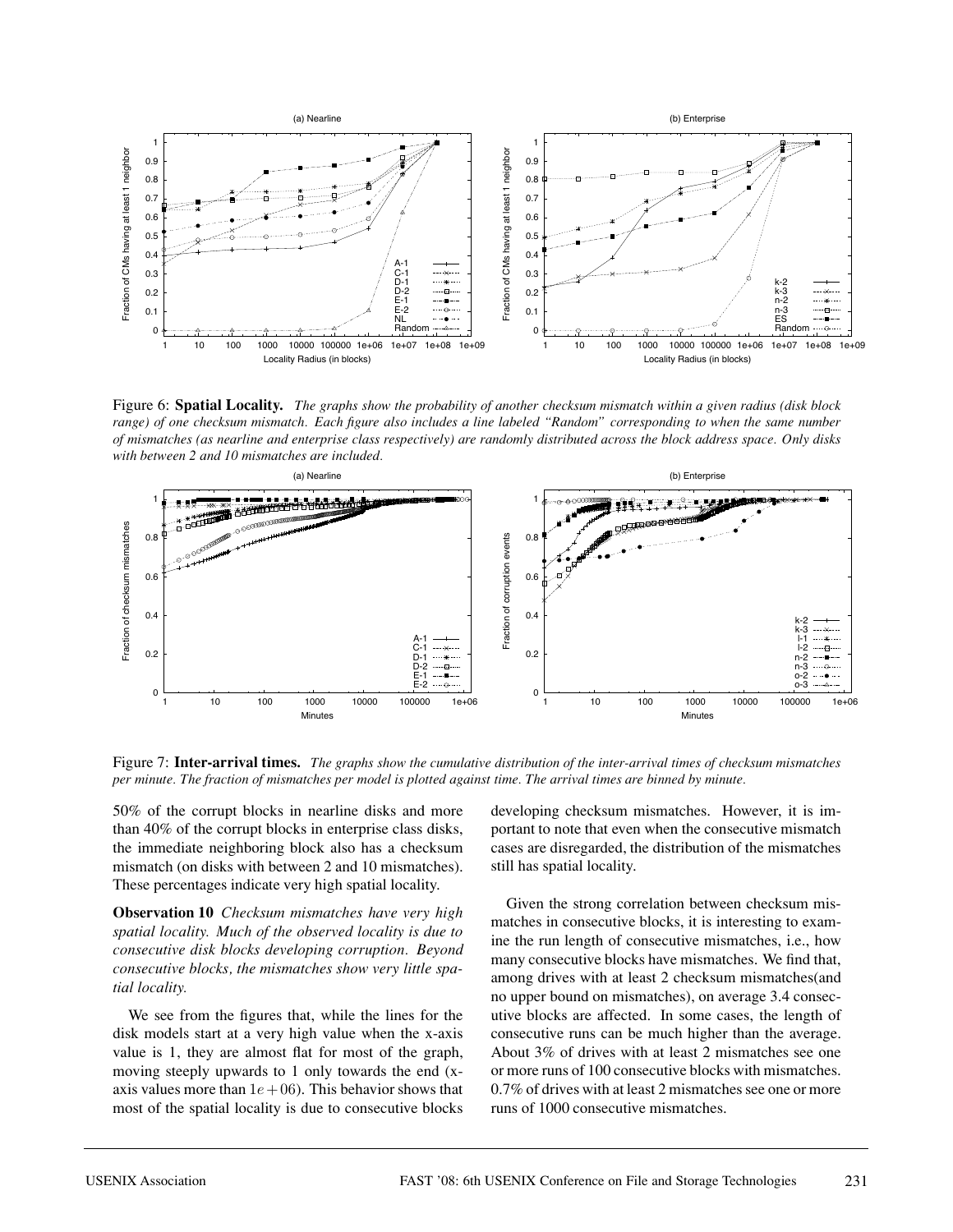#### **4.3.4 Temporal Locality**

Figure 7 shows the fraction of checksum mismatches that arrive (are detected) within  $x$  minutes of a previous mismatch. The figure can be represented as  $P(X_{t+x} \geq$  $k+1|X_t = k \wedge X_T \geq k+1$  for  $k \geq 1, 0 \leq t < T \leq 41$ months, and  $1 \leq x \leq 1e + 06$  minutes.

**Observation 11** *Most checksum mismatches are detected within one minute of a previous detection of a mismatch.*

The figure shows that the temporal locality for detecting checksum mismatches is extremely high. This behavior may be an artifact of the manner in which the detection takes place (by scrubbing) and the fact that many mismatches are spatially local and are therefore likely to be discovered together. Further analysis shows that this is not necessarily the case.

**Observation 12** *Checksum mismatches exhibit temporal locality over larger time windows and beyond the effect of detection time as well.*

In order to remove the impact of detection time, we examine temporal locality over larger time windows. For each drive, we first determine the number of checksum mismatches experienced in each 2-week time window that the drive was in the field and then compute the autocorrelation function (ACF) on the resulting time series. The autocorrelation function (ACF) measures the correlation of a random variable with itself at different time lags l. The ACF can be used to determine whether the number of mismatches in one two-week period of our time-series is correlated with the number of mismatches observed l 2-week periods later. The autocorrelation coefficient can range between 1 (high positive correlation) and -1 (high negative correlation). A value of zero would indicate no correlation, supporting independence of checksum mismatches.

Figure 8 shows the resulting ACF. The graph presents the average ACF across all drives in the study that were in the field for at least 17 months and experienced checksum mismatches in at least two different 2-week windows. Since the results are nearly indistinguishable for nearline and enterprise class drives, individual results are not given. If checksum mismatches in different 2-week periods were independent (no temporal locality on biweekly and larger time-scales) the graph would be close to zero at all lags. Instead we observe strong autocorrelation even for large lags in the range of up to 10 months.

### **4.4 Correlations with other error types**

Our system logs data on various other system and disk errors as well. We attempted to establish correlations for



Figure 8: **Temporal Autocorrelation.** *The graph shows the autocorrelation function for the number of checksum mismatches per 2-week time windows. This representation of the data allows us to study temporal locality of mismatches at larger time-scales without being affected by the time of detection.*

checksum mismatches with system resets, latent sector errors, and not-ready-conditions.

**Observation 13** *Checksum mismatches correlate with system resets.*

The conditional probability of a system reset at some point of time, given that one of the disks in the system has a checksum mismatch, is about 3.7 times the unconditional probability of a system reset. After a system reset, the system performs higher-level recovery operations; for example, a thorough file system integrity check may be run.

**Observation 14** *There is a weak positive correlation between checksum mismatches and latent sector errors.*

The probability of a disk developing latent sector errors,  $P(Y_t \ge 1)$ , is 0.137 for nearline disks and 0.026 for enterprise class disks  $(Y$  is the number of latent sector errors,  $0 < t \leq 41$  months). The conditional probability  $P(Y_t \geq 1 | X_t \geq 1) = 0.195$  for nearline disks and 0.0556 for enterprise class disks. Thus, the conditional probability of a latent sector error, given that a disk has checksum mismatch, is about 1.4 times the unconditional probability of a latent sector error in the case of nearline disks and about 2.2 times the unconditional probability for enterprise class disks. These values indicate a weak positive correlation between the two disk errors.

In order to test the statistical significance of this correlation we performed a chi-square test for independence. We find that we can with high confidence reject the hypothesis that checksum mismatches and latent sector errors are independent, both in the case of nearline disks and enterprise class disks (confidence level of more than 99.999%). Interestingly, the results vary if we repeat the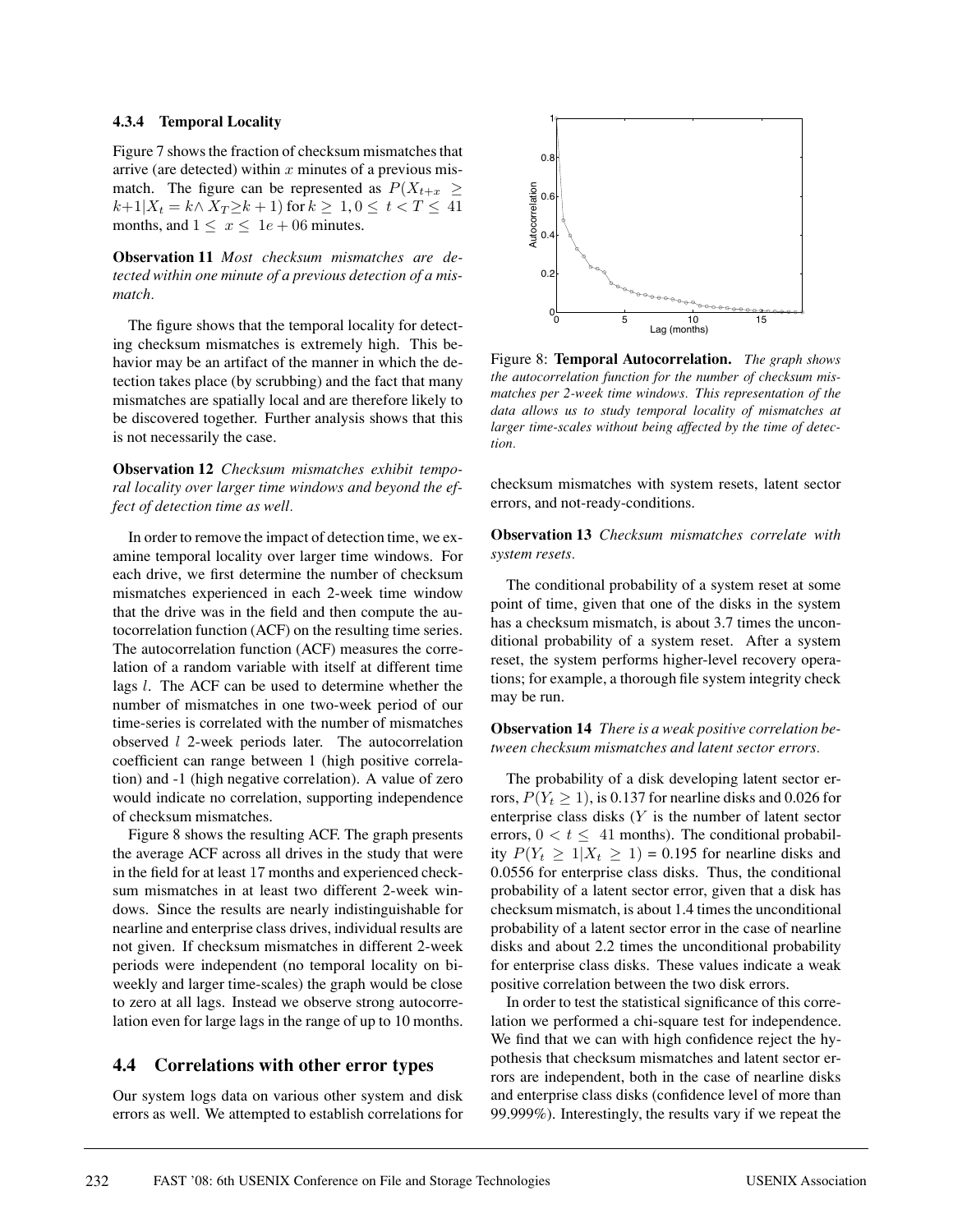chi-square test separately for each individual disk model (including only models that had at least 15 corrupt disks). We can reject independence with high certainty (at least 95% confidence) for only four out of seven nearline models (B-1, C-1, D-1, E-2) and two out of seven enterprise class models (l-1, n-3).

**Observation 15** *There is a weak correlation between checksum mismatches and not-ready-conditions.*

The probability of a disk developing not-readyconditions,  $P(Z_t \ge 1)$ , is 0.18 for nearline and 0.03 for enterprise class disks.  $P(Z_t \geq 1 | X_t \geq 1)$  is 0.304 for nearline and 0.0155 for enterprise class disks. Thus, the conditional probability of a not-ready-condition, given that a disk has checksum mismatch, is about 1.7 times the unconditional probability of a not-ready-condition in the case of nearline disks and about 0.5 times the unconditional probability for enterprise class disks. These values indicate mixed behavior – a weak positive correlation for nearline disks and a weak negative correlation for enterprise class disks.

In order to test the statistical significance of the correlation between not-ready-conditions and checksum mismatches, we again perform a chi-square test for independence. We find that for both nearline and enterprise disks we can reject the hypothesis that not-ready conditions and random corruptions are independent with more than 96% confidence. We repeat the same test separately for each disk model (including only models that had at least 15 corrupt disks). In the case of nearline disks, we can reject the independence hypothesis for all models, except for two (A-1 and B-1) at the 95% confidence level. However, in the case of enterprise class disks, we cannot reject the independece hypothesis for any of the individual models at a significant confidence level.

### **4.5 Discovery**

Figure 9 shows the distribution of requests that detect checksum mismatches into different request types. There are five types of requests that discover checksum mismatches: (i) Reads by the file system (*FS Read*) (ii) Partial RAID stripe writes by the RAID layer (*Write*) (iii) Reads for disk copy operations (*Non-FS Read*) (iv) Reads for data scrubbing (*Scrub*), and (v) Reads performed during RAID reconstruction (*Reconstruction*).

**Observation 16** *Data scrubbing discovers a large percentage of the checksum mismatches for many of the disk models.*

We see that on the average data scrubbing discovers about 49% of checksum mismatches in nearline disks (NL in the figure), and 73% of the checksum mismatches in enterprise class disks (ES in the figure). It is quite



Figure 9: **Request type analysis.** *The distribution of requests that discover checksum mismatches across the request types scrub, non-file sytstem read (say, disk copy), write (of partial RAID stripe), file system read, and RAID reconstruction.*

possible that these checksum mismatches may not have been discovered in the absence of data scrubbing, potentially exposing the system to double failures and data loss. We do not know the precise cause for the disparity in percentages between nearline and enterprise class disks; one possibility this data suggests is that systems with nearline disks perform many more disk copy operations (*Non-FS Read*), thus increasing the percentage for that request type.

**Observation 17** *RAID reconstruction encounters a nonnegligible number of checksum mismatches.*

Despite the use of data scrubbing, we find that RAID reconstruction discovers about 8% of the checksum mismatches in nearline disks. For some models more than 20RAID reconstruction. This observation implies that (a) data scrubbing should be performed more aggressively, and (b) systems should consider protection against double disk failures [1, 4, 5, 9, 10, 12].

### **4.6 Comparison with Latent Sector Errors**

In this subsection, we compare the characteristics of checksum mismatches, with the characteristics of latent sector errors, identified in a recent study [2].

Table 2 compares the behavior of checksum mismatches and latent sector errors. Some of the interesting similarities and differences are as follows.

**Frequency**: The probability of developing checksum mismatches is about an order of magnitude smaller than that for latent sector errors. However, given that customers use a few million disk drives, it is important to handle both kinds of errors. Also, since latent sector errors are more likely to be detected, it is more likely that an undetected checksum mismatch will lead to data loss.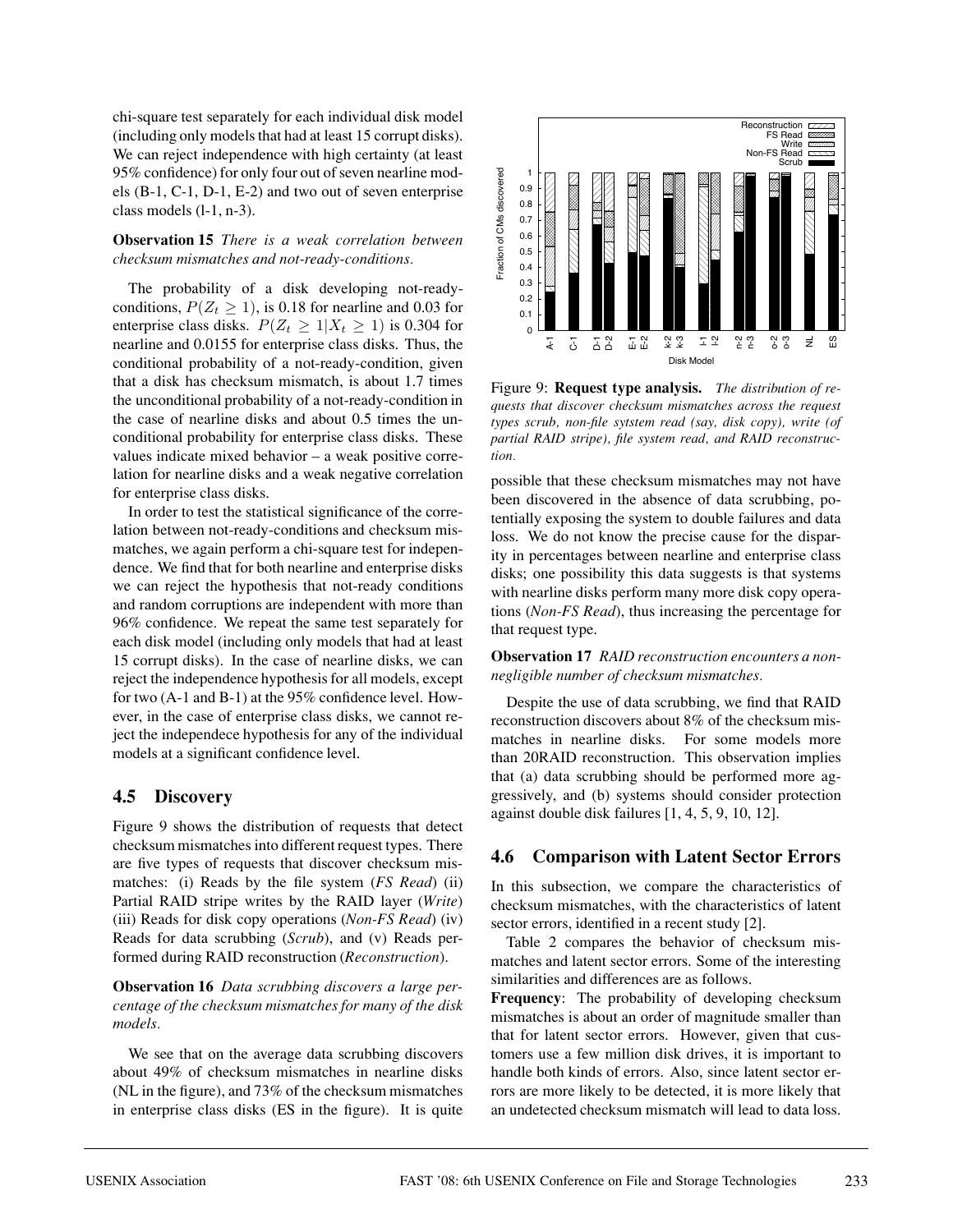| <b>Characteristic</b>           | <b>Latent sector errors</b> |                   | <b>Checksum mismatches</b> |                      |  |
|---------------------------------|-----------------------------|-------------------|----------------------------|----------------------|--|
|                                 | <b>Nearline</b>             | <b>Enterprise</b> | <b>Nearline</b>            | <b>Enterprise</b>    |  |
| % disks affected per year (avg) | $9.5\%$                     | $1.4\%$           | $0.466\%$                  | 0.042%               |  |
| As disk age increases,          | increases                   | remains constant  | remains fairly             | decreases, then      |  |
| P(1st error)                    |                             |                   | constant                   | stabilizes           |  |
| As disk size increases,         | increases                   | <i>ncreases</i>   | unclear                    | unclear              |  |
| P(1st error)                    |                             |                   |                            |                      |  |
| No. of errors per disk with     | about 50                    | about 50          | about 100                  | about 100            |  |
| errors (80 percentile)          |                             |                   |                            |                      |  |
| Are errors independent?         | N <sub>0</sub>              | N <sub>0</sub>    | N <sub>0</sub>             | N <sub>0</sub>       |  |
| Spatial locality                | at 10 MB                    | at 10 MB          | at 4KB                     | at 4KB               |  |
| Temporal locality               | very high                   | very high         | very high                  | very high            |  |
| <b>Known Correlations</b>       | not-ready-conditions        | recovered errors  | system resets,             | system resets,       |  |
|                                 |                             |                   | not-ready-conditions       | not-ready-conditions |  |

Table 2: **Checksum mismatches vs. Latent sector errors.** *This table compares our findings on checksum mismatches with characteristics of latent sector errors identified by a recent study, for both nearline and enterprise class disk models. In addition to listed correlations, latent sector errors and checksum mismatches share a weak positive correlation with each other.*



Figure 10: **Identity Discrepancies.** *The figures show the fraction of disks with at least one identity discrepancy within* 17 *months of shipping to the field for (a) nearline disk models, and (b) enterprise class disk models.*



Figure 11: **Parity Inconsistencies.** *The figures show the fraction of disks with at least one parity inconsistency within* 17 *months of shipping to the field for (a) nearline disk models, and (b) enterprise class disk models.*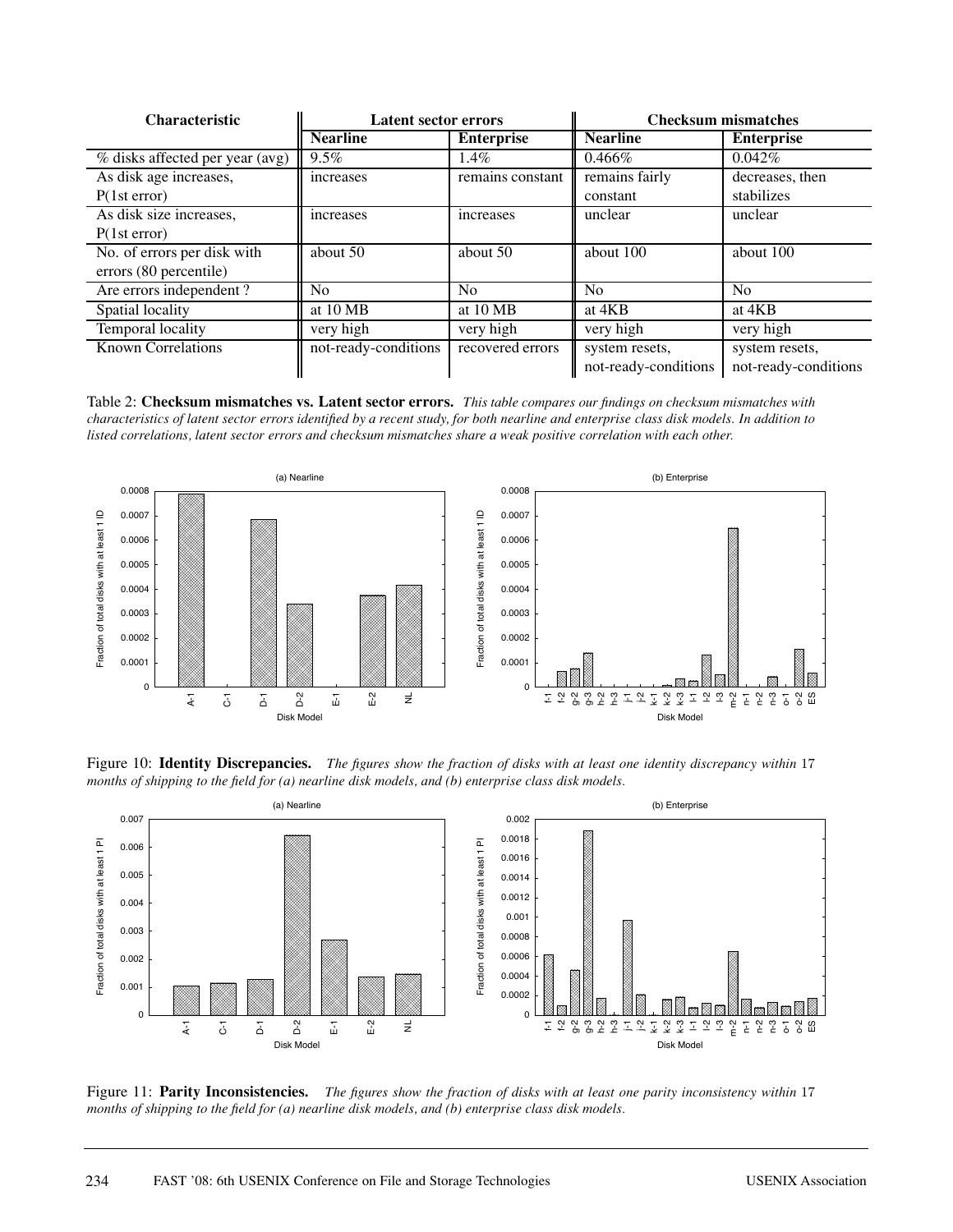**Disk model**: The nearline disk model E-2 has the highest percentage of disks developing latent sector errors, but the lowest percentage of disks developing checksum mismatches within the set of nearline disk models.

**Impact of disk class**: For both latent sector errors and checksum mismatches, enterprise class disks are less likely to develop an error than nearline disks. Surprisingly, however, in both cases, enterprise class disks develop a higher number of errors than nearline disks, once an error has developed.

**Spatial locality**: Both latent sector errors and checksum mismatches show high spatial locality. Interestingly, the difference in the locality radii that capture a large fraction of errors – about 10 MB for latent sector errors versus consecutive blocks for checksum mismatches – provides an insight into how the two errors could be caused very differently. Latent sector errors may be caused by media scratches that could go across tracks as opposed to consecutive sectors (hence a larger locality radius) while consecutive blocks may have checksum mismatches simply because the corruption(s) occurred when they were written together or around the same time.

# **5 Other Data Corruptions**

This section presents our results on the frequency of occurrence for two corruption classes: identity discrepancies, and parity inconsistencies. These corruption classes are described in Section 2.3.

# **5.1 Identity Discrepancies**

These errors were detected in a total 365 disks out of the 1.53 million disks. Figure 10 presents the fraction of disks of each disk model that developed identity discrepancies in 17 months. We see that the fraction is more than an order of magnitude lower than that for checksum mismatches for both nearline and enterprise class disks.

Since the fraction of disks that develop identity discrepancies is very low, the system recommends replacement of the disk once the first identity discrepancy is detected. It is important to note, that even though the number of identity discrepancies are small, silent data corruption would have occurred if not for the validation of the stored contextual file system information.

# **5.2 Parity Inconsistencies**

These errors are detected by data scrubbing. In the absence of a second parity disk, one cannot identify which disk is at fault. Therefore, in order to prevent potential data loss on disk failure, the system fixes the inconsistency by rewriting parity. This scenario provides further motivation for double-parity protection schemes.

Figure 11 presents the fraction of disks of each disk model that caused parity inconsistencies within 17 months since ship date. The fraction is 4.4 times lower than that for checksum mismatches in the case of nearline disks and about 3.5 times lower than that for checksum mismatches for enterprise class disks.

These results assume that the parity disk is at fault. We believe that counting the number of incorrect parity disks reflect the actual number of error disks since: (i) entire shelves of disks are typically of the same age and same model, (ii) the incidence of these inconsistencies is quite low; hence, it is unlikely that multiple different disks in the same RAID group would be at fault.

# **6 Experience**

This section uses results from our analysis of corruption and leverages our experience in protecting against data corruption to develop insights into how storage systems can be designed to deal with corruption. First, we describe unexplained corruption phenomena and anecdotal insight into the causes of corruption, and then we discuss the lessons learned from our experience. Finally, we list some questions that could be looked at in future data analysis.

# **6.1 Anecdotes**

### **6.1.1 Some block numbers are worse**

From analysis, we find that specific block numbers could be much more likely to experience corruption than other block numbers. This behavior was observed for the disk model 'E-1'. Figure 12 presents for each block number, the number of disk drives of disk model 'E-1' that developed a checksum mismatch at that block number. We see in the figure that many disks develop corruption for a specific set of block numbers. We also verified that (i) other disk models did not develop multiple checksum mismatches for the same set of block numbers (ii) the disks that developed mismatches at the same block numbers belong to different storage systems, and (iii) our software stack has no specific data structure that is placed at the block numbers of interest.

These observations indicate that hardware or firmware bugs that affect specific sets of block numbers might exist. Therefore, RAID system designers may be welladvised to use *staggered* stripes such that the blocks that form a stripe (providing the required redundancy) are placed at different block numbers on different disks.

We also observed a large number of block-specific errors on other drive models. In at least one of these instances, the block contained a heavily read and written file system metadata structure – a structure akin to the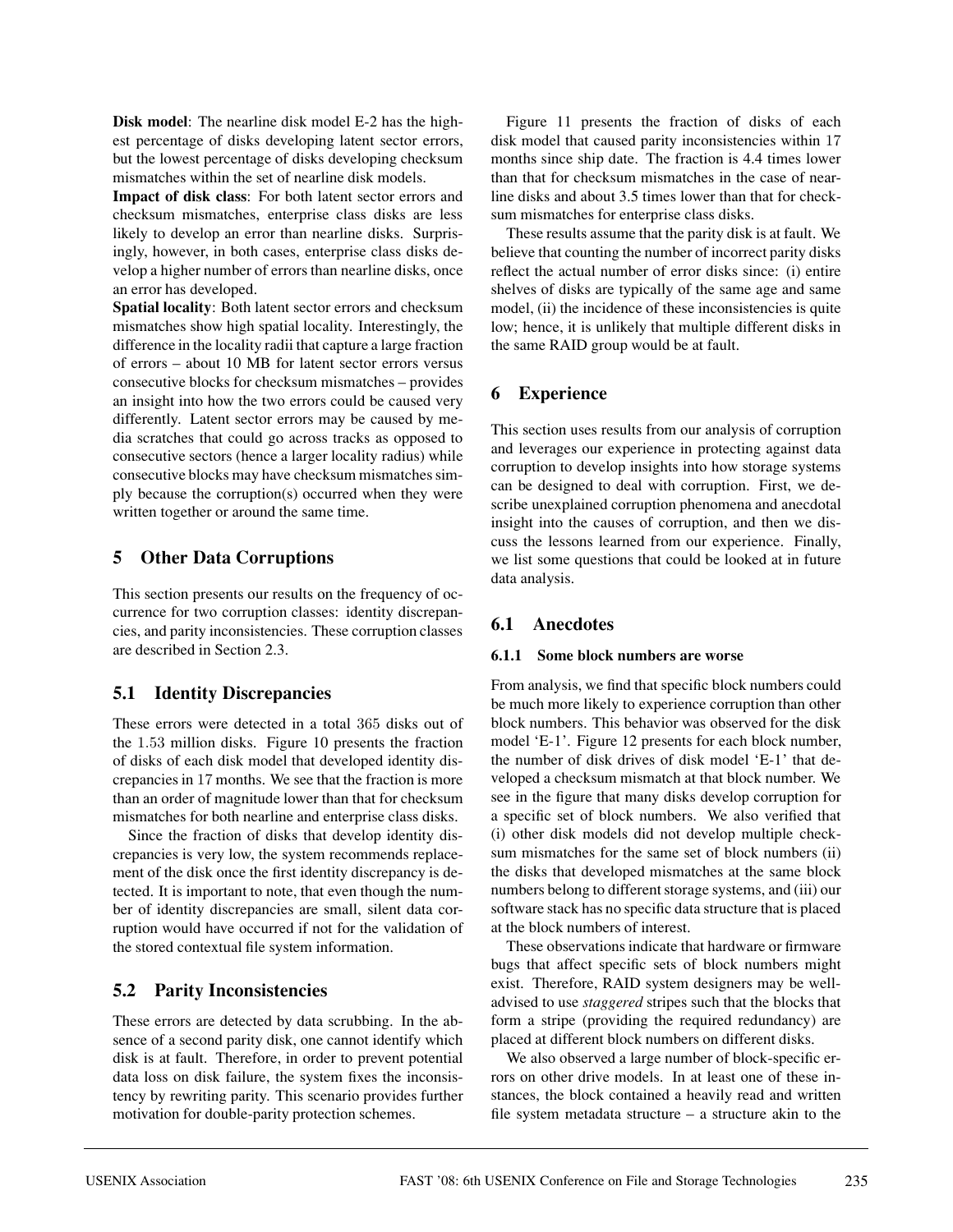

Figure 12: **Distribution of errors across block numbers.** *For each disk block number, the number of disks of disk model E-1 that develop checksum mismatches at that block number is shown. The units on the x-axis have been omitted in order to anonymize the disk size of disk model E-1.*

superblock. This suggests the importance of replicating important metadata structures [15, 20].

#### **6.1.2 Other component failures**

We have observed instances of the SATA/FC adapter causing data corruption in the case of disk models A-1, D-1 and D-2. Thus, it is very likely that the numbers for these disk models in Section 4 are influenced by faulty shelf controllers. Such behavior may also point to why different disks in the same system may not have independent failure behavior with respect to data corruption (Observation 9).

#### **6.1.3 Cache flush bug**

One of the disk drive models in the study had a bug specific to flushing the disk's write cache. Upon reception of a cache flush command, the disk drive sometimes returned success without committing the data to stable storage on the disk medium. If, for any reason, the disk was then power-cycled the data just written was lost. However, thanks to block identity protection (and RAID), the storage system did not lose data.

### **6.2 Lessons Learned**

We present some of the lessons learned from the analysis for corruption-proof storage system design. Some of these lessons are specific to RAIDs, while others can be applied to file systems as well.

• Albeit not as common as latent sector errors, data corruption does happen; we observed more than 400, 000 cases of checksum mismatches. For some drive models as many as 4% of drives develop checksum mismatches during the 17 months examined. Similarly, even though they are rare, identity discrepancies and parity inconsistencies do occur. Protection offered by checksums and block identity information is therefore well-worth the extra space needed to store them.

• A significant number (8% on average) of corruptions are detected during RAID reconstruction, creating the possibility of data loss. In this case, protection against double disk failures [1, 4, 5, 9, 10, 12] is necessary to prevent data loss. More aggressive scrubbing can speed the detection of errors, reducing the likelihood of an error during a reconstruction.

• Although, the probability of developing a corruption is lower for enterprise class drives, once they develop a corruption, many more are likely to follow. Therefore, replacing an enterprise class drive on the first detection of a corruption might make sense (drive replacement cost may not be a huge factor since the probability of first corruption is low).

• Some block numbers are much more likely to be affected by corruption than others, potentially due to hardware or firmware bugs that affect specific sets of block numbers. RAID system designers might be well advised to use *staggered* stripes such that the blocks that form the stripe are not stored at the same or nearby block number.

• Strong spatial locality suggests that redundant data structures should be stored distant from each other.

• The high degree of spatial and temporal locality also begs the question of whether many corruptions occur at the exact same time, perhaps when all blocks are written as part of the same disk request. This hypothesis suggests that important or redundant data structures that are used for recovering data on corruption should be written as part of different write requests spaced over time.

• Strong spatial and temporal locality (over long time periods) also suggests that it might be worth investigating how the locality can be leveraged for smarter scrubbing, e.g. trigger a scrub before it's next scheduled time, when probability of corruption is high or *selective* scrubbing of an area of the drive that's likely to be affected.

• Failure prediction algorithms in systems should take into account the correlation of corruption with other errors such as latent sector errors, increasing the probability of one error when an instance of the other is found.

## **6.3 Future Work**

Future data analysis studies could focus on questions on data corruption and its causes that our current study does not answer. We discuss some such questions below.

(i) Our study looks at corruption numbers across different disk models. We find that the numbers vary significantly across disk models, suggesting that disks (and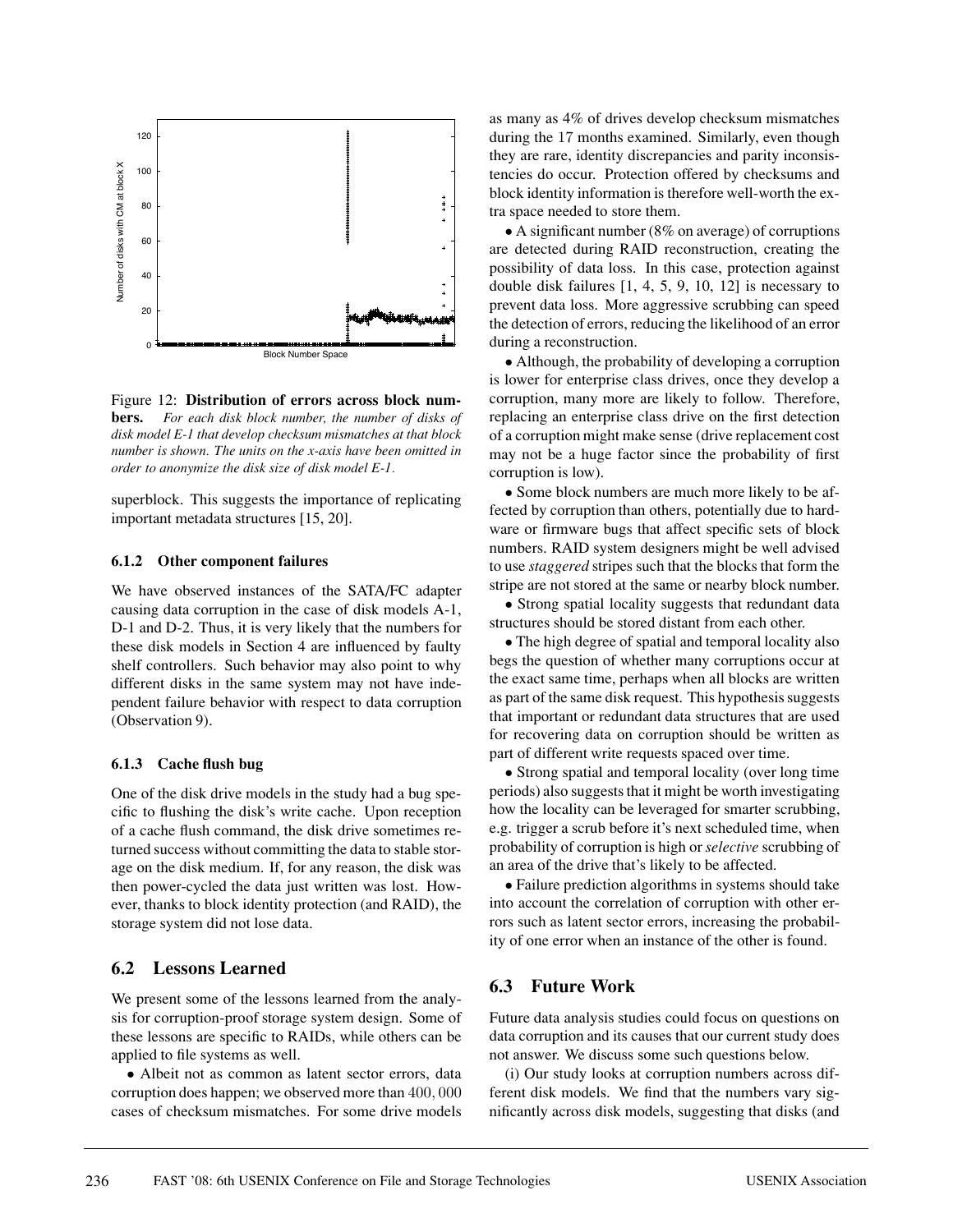their adapters) may directly or indirectly cause corruption most of the time. However, disks are only one of the storage stack components that could potentially cause corruption. A recent study shows that other storage subsystem components do have a significant impact on storage failures [11]). A future study could focus on corruption numbers across different models or versions of all hardware and software components. Such a study may also help pinpoint the exact sources of data corruption.

(ii) The impact of workload on the prevalence of data corruption is unclear, especially due to the lack of finegrained disk-level workload information. Future studies may focus on obtaining this information along with recording disk corruption occurrences.

## **7 Related Work**

There are very few studies of disk errors. Most disk fault studies examine either drive failures [14, 16, 17, 18] or latent sector errors [2]. Of the large scale drive failure studies, Schroeder and Gibson [16] analyze data from about 100,000 disks over a five year time period. They find that failure rate increases over time, and error rates are not constant with disk age. Pinheiro et al. [14] analyze data associated with over 100,000 disks over a nine month period. They use this data to analyze the correlation of disk failures to environmental factors and usage patterns. They find that the annualized failure rate is significantly higher for drives after the first year. Jiang et al. [11] study various aspects of storage subsystem failures. For example, they determine that subsystem components other than disks cause a significant fraction of observed failures. Shah and Elerath [7, 17, 18] have performed a number of studies on the reliability of disk drives. They find from these studies that there are many factors, including disk drive vintage, which influence the failure rate of disks and that there is a large variation between disk models and families.

There is a large body of work regarding techniques for detecting and recovering from data corruption. Sivathanu et. al [19] survey data integrity techniques within storage systems, and classify integrity violation types and detection and correction schemes. Prabhakaran et al. [15] develop a taxonomy to classify file system failures. They find that many of the file systems tested do not detect nor recover from most disk corruption errors. Many of the file systems tested use some form of disk block type checking (e.g., a magic-number for metadata), however lost or misdirected writes still cause corruption if the block's new type matched its previous type.

Using checksums to protect data integrity is an old concept, especially in communication systems. The Tandem NonStop Server [3] was designed to use end-to-end checksums at the host, writing it to disk with the data

and verifying it on read. However, the majority of file systems today still rely on disk drives to report internal errors. Two of the more recent file systems to use checksums to detect corrupted data include Sun's ZFS [21] and Google's GFS [8]. ZFS uses 64-bit checksums to validate the data path. A checksum is stored with every block pointer and is validated by the file system layer. If a checksum error is encountered and a mirrored copy is available, the mirrored copy is used to correct the data. GFS also uses checksums to protect data integrity. GFS distributes data across chunk servers that break the chunks into 64KB data blocks, each protected by a 32-bit checksum. On a checksum mismatch, the correct data is retrieved from a replica. Both file systems use some form of periodic scrubbing to validate data.

# **8 Conclusion**

We have analyzed data corruption instances detected in 1.53 million disks used in our production storage systems. We classified these instances into three classes: checksum mismatches, identity discrepancies, and parity inconsistencies. We find that only a small fraction of disks develop checksum mismatches. An even smaller fraction are due to identity discrepancies or parity inconsistencies. Even with the small number of errors observed it is still critical to detect and recover from these errors since data loss is rarely tolerated in enterpriseclass and archival storage systems.

We have identified various characteristics of checksum mismatches, including (i) the probability of developing the first checksum mismatch is almost an order of magnitude higher for nearline disks than for enterprise class disks, (ii) checksum mismatches are not independent and the number of mismatches per disk follows a heavy-tailed distribution, and (iii) checksum mismatches also show high spatial and temporal locality, encouraging system designers to develop schemes that spread redundant data with respect to both the on-disk location and time at which they are written.

We have obtained insights for corruption-proof storage design from the statistical and anecdotal evidence we have collected. We believe that such insights are essential for designing highly reliable storage systems.

# **Acknowledgments**

This material is based upon work supported by the National Science Foundation under the following grants: CCF-0621487, CNS-0509474, CCR-0133456, as well as by generous donations from Network Appliance.

We thank the Autosupport team at NetApp for their help in gathering data. Members of the RAID group